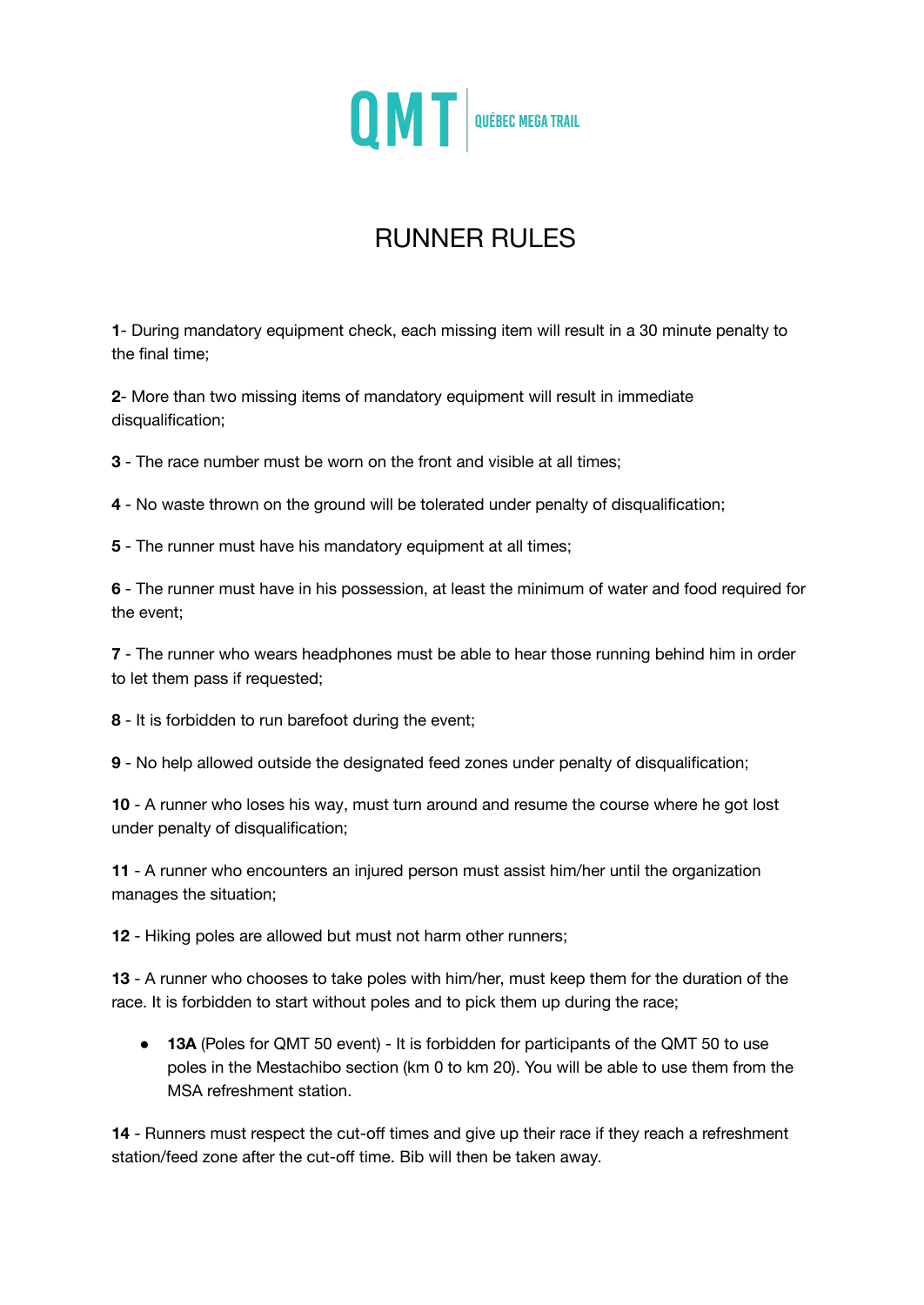

**15** - A runner who abandons the race must inform a race official as soon as possible.

**16** - Runners must respect the start time, meaning no one is allowed to start before or after the official start time of the race;

**17** - Runners must be courteous to other users of the trail;

**18** - The race direction has the right to remove any runner from the course if deemed appropriate and/or necessary;

**19** - The race direction has the right to modify the course at any time, even during the race;

**20** - The race direction has the right to cancel or postpone the race for safety reasons or in case of force majeure;

## MANDATORY EQUIPMENT

## **FOR ALL**

A drinking container. No glass will be distributed at the aid stations or on the race site.

## **QMT 100 MILE :**

- The ability to carry at least 1 liter of water;
- Energy supplements and food;
- Waterproof windbreaker;
- Survival blanket  $1.4$  m  $\times$  2 m (4.6 ft.  $\times$  6.6 ft.);
- Cap or scarf for sun protection; Headlamp;
- Spare headlamp battery; Cell phone;
- Self-adhesive compression bandage (3 inches X 48 inches);
- Epipen (for runners with allergies to wasps or food stings
- Epipen (for runners with allergies to wasp stings or food).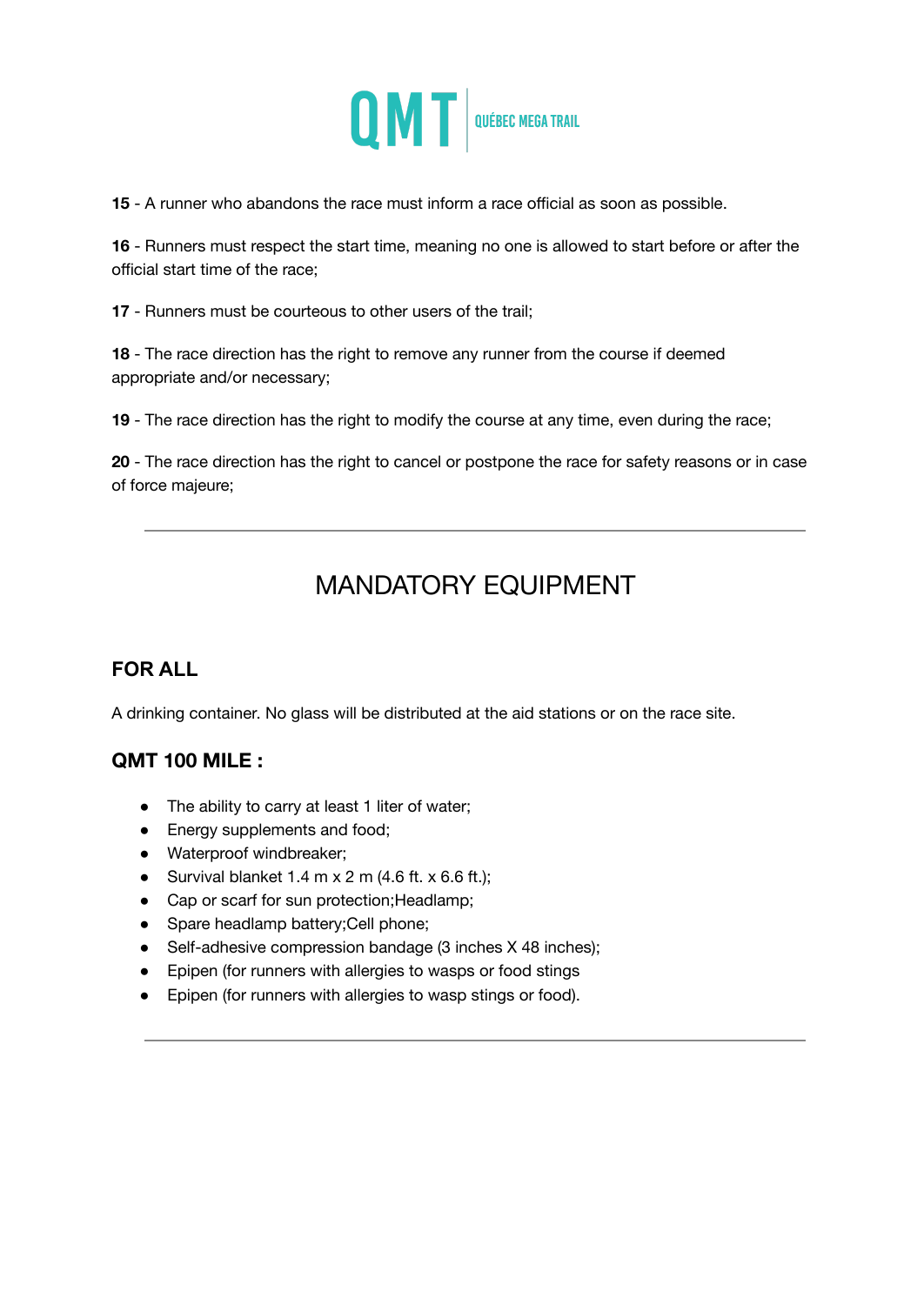

### **QMT 110 :**

- The ability to carry at least 1 liter of water;
- Extra energy and food;
- Survival blanket  $1.4$  m  $x$  2 m  $(4.6$  ft.  $x$  6.6 ft.);
- Cell phone;
- Cap or scarf to protect yourself from the sun;
- Headlamp (Starting at the Mont-Sainte-Anne ravito);
- Self-adhesive compression bandage (3 inches X 48 inches);
- Epipen (for runners with allergies to wasp stings or food).

#### **QMT 80 :**

- The ability to carry at least 1 liter of water;
- Energy supplement and food;
- Survival blanket  $1.4$  m x  $2$  m ( $4.6$  ft. x  $6.6$  ft.);
- Cell phone;
- Cap or scarf for sun protection;
- Self-adhesive compression bandage (3 inches X 48 inches);
- Epipen (for runners with allergies to wasp stings or food).

#### **QMT 50 :**

- Ability to carry a minimum of 1 liter of water;
- Energy and food supplement;
- Survival blanket  $1.4$  m x  $2$  m ( $4.6$  ft. x  $6.6$  ft.);
- Cell phone;
- Cap or scarf for sun protection;
- Self-adhesive compression bandage (3 inches X 48 inches);
- Epipen (for runners with allergies to wasp stings or food).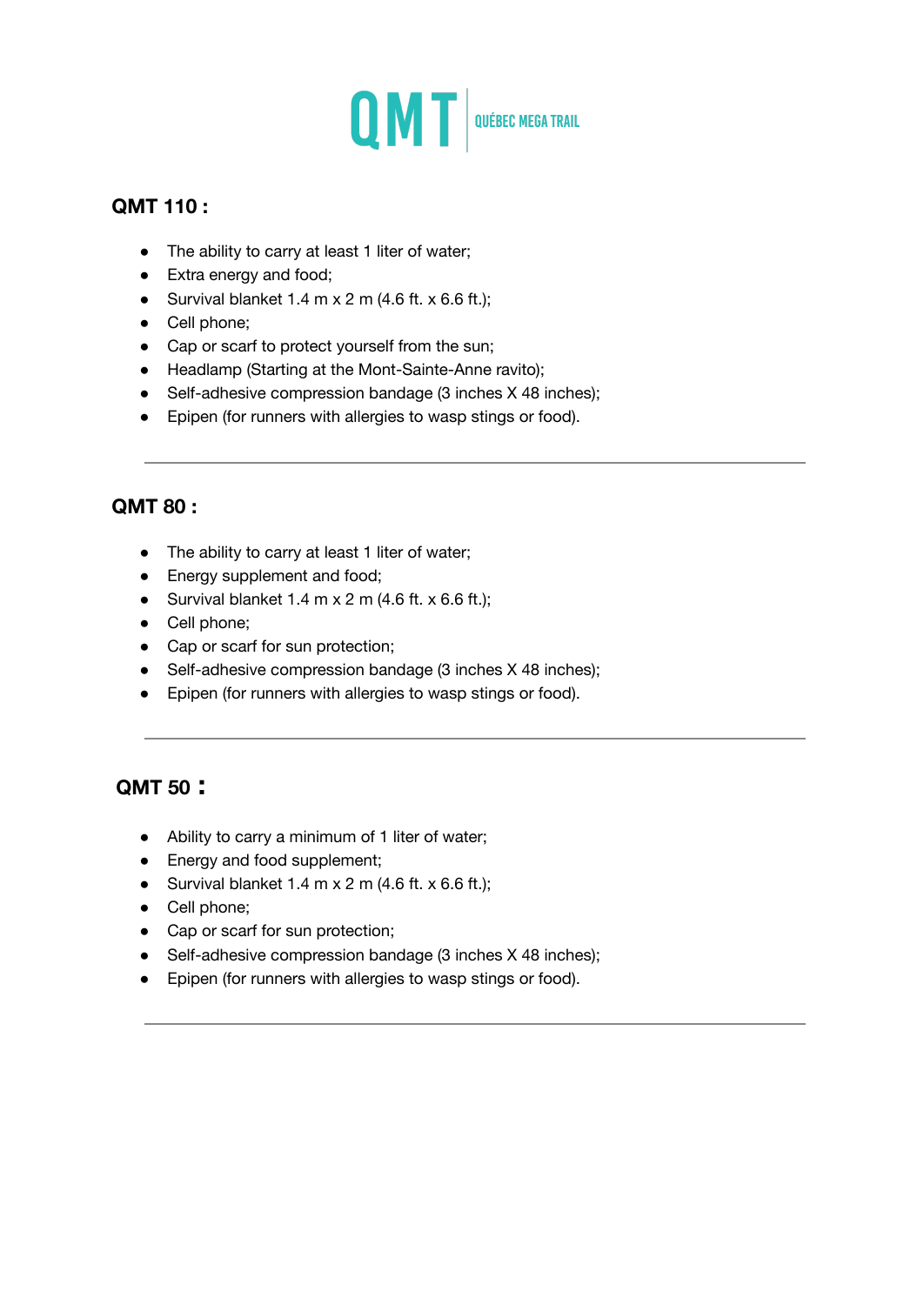

### **QMT 25 :**

- Ability to carry a minimum of 500 ml of water;
- Energy supplement and food;
- Cap or scarf for sun protection;
- Self-adhesive compression bandage (3 inches X 48 inches);
- Epipen (for runners with allergies to wasp stings or food).

#### **QMT 15 :**

- Capacity to carry at least 500 ml of water;
- Energy supplement and food;
- Cap or scarf for sun protection;
- Self-adhesive compression bandage (3 inches X 48 inches);
- Epipen (for runners with allergies to wasp stings or food).

#### **QMT 10 :**

- Capacity to carry at least 250 ml of water;
- Energy supplement and food;
- Cap or scarf for sun protection;
- Self-adhesive compression bandage (3 inches X 48 inches);
- Epipen (for runners with allergies to wasp stings or food).

#### **QMT 6 :**

- Drinkware as there are no glasses available at the aid stations;
- Epipen (for runners with allergies to wasp stings or food).

## STRONGLY RECOMMENDED EQUIPMENT FOR ALL

- Phone;
- Mosquito repellent;
- Sunscreen.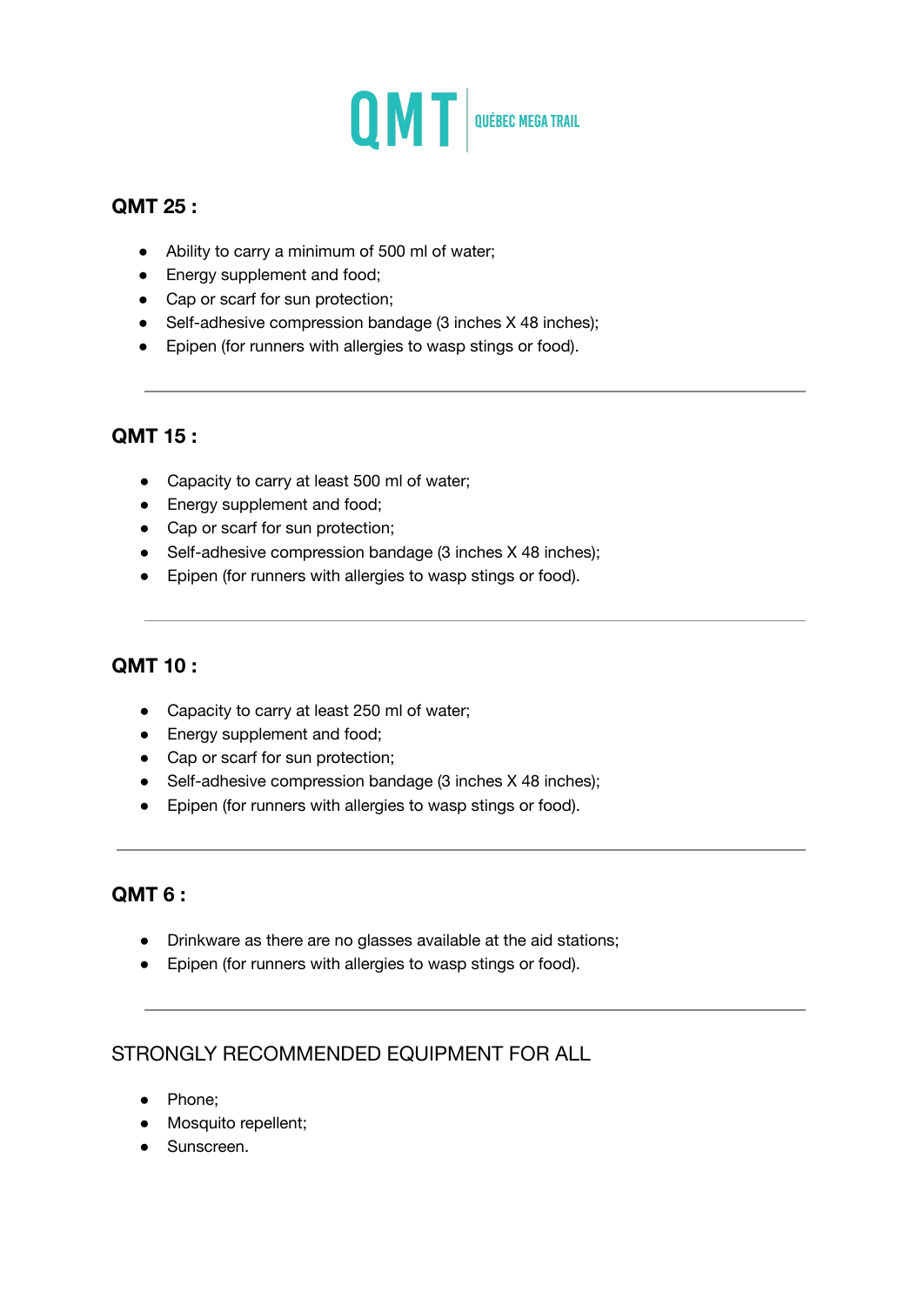

## ANTI-DOPING POLICY

The Quebec Mega Trail (QMT) has a zero tolerance policy regarding the use of performance enhancing drugs (PED). Any athlete who has been found to have violated any anti-doping rules or policies, whether enforced by the International Association of Athletics Federations (IAAF), the World Anti-Doping Agency (WADA), the Canadian Center for Ethics in Sport (CCES) or any other national sport federation, is not eligible to participate in the QMT. The QMT reserves the right to conduct post-competition testing for all performance enhancing drugs on the current World Anti-Doping Agency (WADA) list. Any athlete selected for drug testing who refuses to submit to testing may be disqualified and subject to a lifetime ban from participating in the QMT.

## RULES FOR PACER

It is mandatory to officially register your pacer. In order to do so, the name of the person must be given at the time of bibs delivery. A special bib will be issued in the name of an accredited pacer at a cost of \$10 (cash only). This bib must be worn at all times. The pacer will wait for the runner in the transition zone where he/she will be able to offer care, material and food.

- It is strictly forbidden to physically assist the runner except in case of emergency;
- The pacer must stay with the runner at all times except in case of emergency;
- In case of abandonment of the runner, the pacer cannot continue the race;
- Only one pacer is allowed and must remain the same throughout the segment;
- The pacer can assist the runner at the feeding stations, but cannot arrive before the runner in the station to start feeding;
- The pacer can not carry equipment, food and liquid.